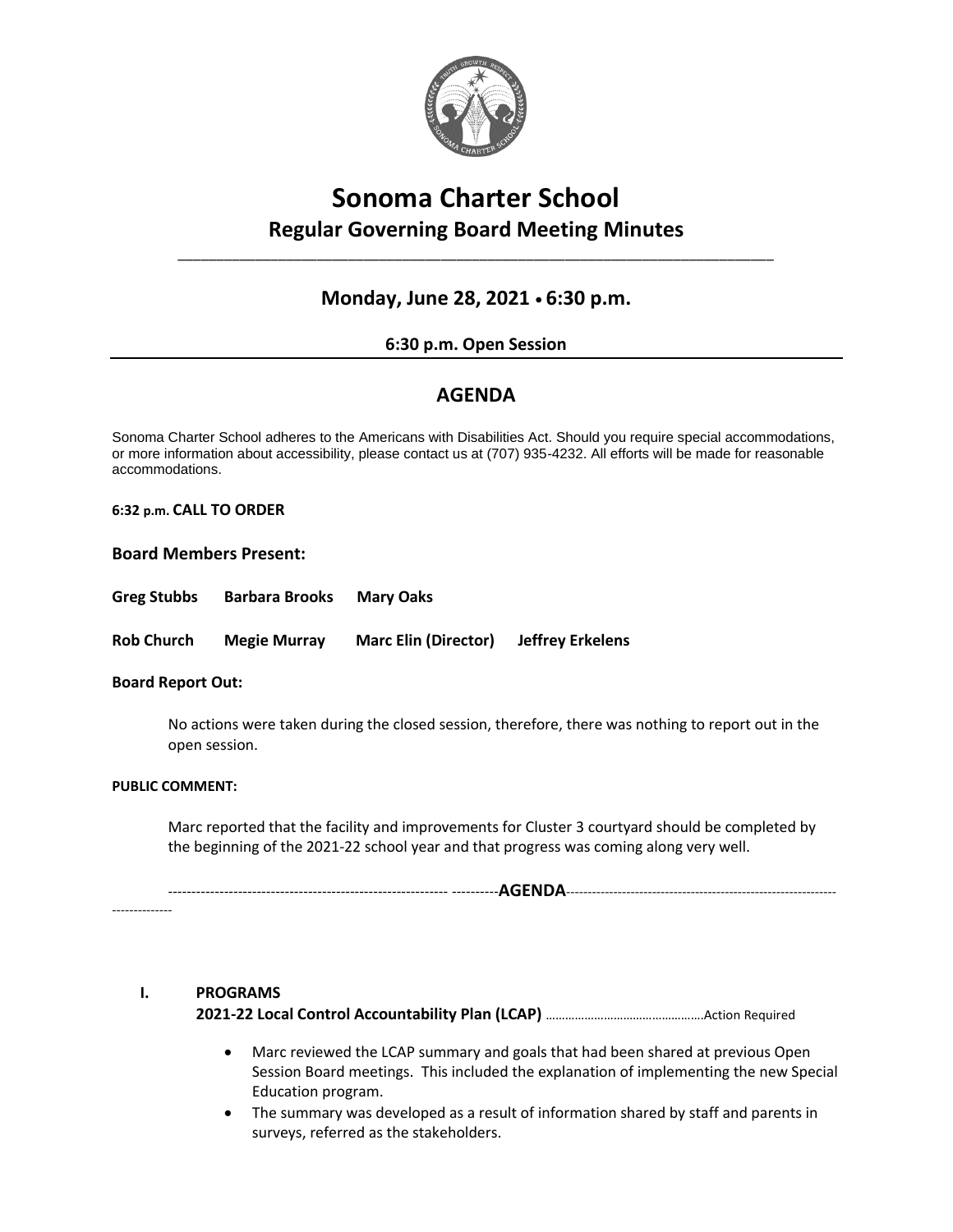- Four goals were established and included in the LCAP. Marc summarized the specifics of each goal:
	- 1. **Goal 1: Improving academic achievement of all students as a result of implementing a tiered support plan**
	- 2. **Goal 2: Establishing and Reinforcing a tech-based learning and reporting system**
	- 3. **Goal 3: Improving the culture and climate on campus; including raising attendance rates to 95%**
	- 4. **Goal 4: Increasing parent involvement and communication**

The Board was asked to vote on whether or not to approve the LCAP. **The Board voted 5 to 0 to approve the LCAP.**

#### **II. FISCAL**

#### **A) SCOE Memorandum of Understanding (MOU) Title III English Learner Program Consortium Membership for 2020-21** ……Action Required

- Marc described the MOU and the Board was asked to vote as to whether or not they authorize Marc to enter into the SCOE agreement/consortium as explained and outlined in the packet ( see attached).
- **The Board voted and approved in a vote 5 to 0 to authorize Marc to enter into the MOU agreement.**
- **B) 2021-22 School Budget Adoption** …………………………………………………………………..Action Required
	- Jeffrey shared the information from the 2020-21 budget and the budget projections for the next 3 years and asked for questions.
	- He then shared the packet (see attached) information in the 2021-22 School Budget and the annual savings plus enrollment growth. Enrollment for the coming school year is up to 220. He reminded all that the funding from outside sources is based on the attendance record of students and not on the actual enrollment figures.
	- He mentioned that the budget includes the addition of an enrichment program.
	- The planned family giving program was presented as an important additional source of sustainable revenue.
	- It was reiterated that the COVID funding availability was only for the next 2 years.
	- The point was made about the importance of setting the reserve levels higher than recommended to anticipate possible future reduction in revenue in 2023-23. The reserves can be used as a cushion for unexpected expenses.
	- A question was raised about locating additional sources of revenue, i.e. from grants to provide additional incentive for potential students to enroll in the school based on attractive programs available at SCS not available elsewhere.
	- It was also mentioned that the reserve account would be available in case the new Special Education program being implemented had unanticipated additional costs.

#### **The Board was asked to vote if it approved the Budget for 2021-22. The Board voted 5 to 0 in favor of the 2021-22 Budget.**

Marc asked if the next Board meeting could be scheduled before Aug. 16 in preparation for the opening of the new school year.